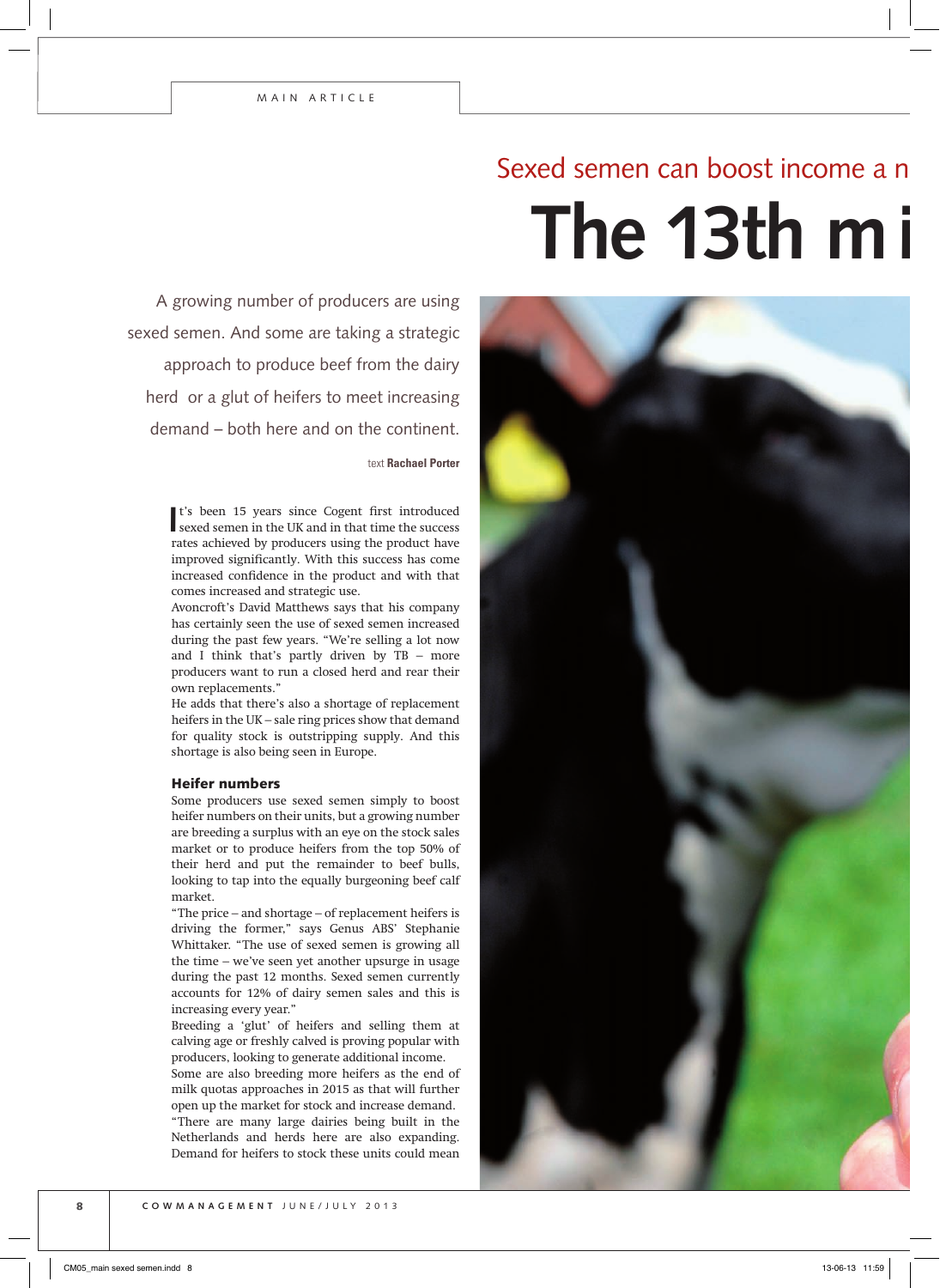# **ilk cheque?** nd improve dairy business viability



that the supply to the UK from Europe could tighten even further. So there's an opportunity there for UK producers. There could even be the potential for some UK-bred heifers to be exported to Europe."

Miss Whittaker says that beef semen sales have also increased. "Some are using sexed semen on their best cows and heifers and using beef semen – predominantly Belgian Blue and Aberdeen Angus – on their lower end cows.

"They're getting the best of both worlds – they're still breeding enough of their own replacements and they're realising top prices for their calves at market. It's a valuable additional source of income for many businesses and a welcome one too after such a tough year," she adds.

## Semen quality

These choices are possible due to continuing progress in sexed semen quality, achieved through the on-going development of production methods and quality control procedures.

"Attention to detail is essential at every stage in the process, from maintaining happy and healthy bulls through to minimising potential losses at the main stress points of freezing and thawing,"

explains Cogent Group's Andy Smith. "We are now consistently seeing 93% female calves from sexed semen, and – when the correct protocols are adhered to such as at our own Grange Farm heifer unit – first service conception rates from 65% up to more than 80% are achievable.



*Andy Smith: "We are seeing 93% female calves from sexed semen"*

"Improvements in sexed

semen production methods have also seen significant reductions in sample rejection. There are now seven steps in our quality control procedures to ensure the best possible sexed semen viability."

Providing a viable product is, however, only part of the challenge. The procedures required in producing sexed semen inevitably reduce the product's lifespan when compared with conventional semen, and so there is a need for extra care in the thawing and handling, not to mention a greater imperative on accurate heat detection and service timings.

"There is nothing fundamentally different about using sexed semen," adds Mr Smith, "but there is less margin for error, so preparation, equipment and all procedures need to be to a 'best practice' standard. "Basic equipment including electric semen thawing,